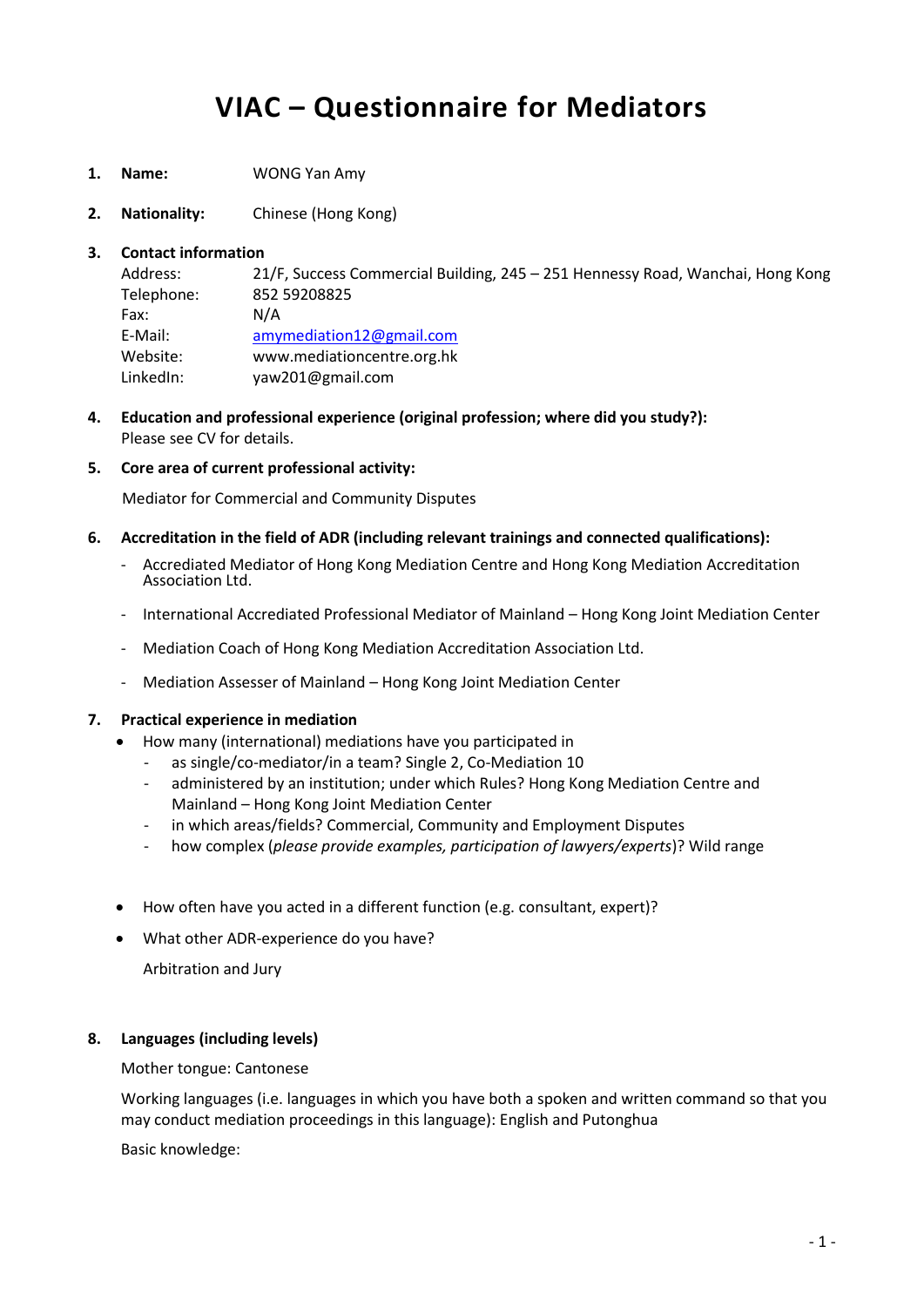#### **9. Style of mediation**

*Where do you see yourself? Please tick box as appropriate or indicate your preferred style.*

Facilitative Mediation



*©* Alexander, Nadja (2011) "The Mediation Meta-Model - the realities of mediation practice," *ADR Bulletin*: Vol. 12: No. 6, Article 5. Available at[: http://epublications.bond.edu.au/adr/vol12/iss6/5;](http://epublications.bond.edu.au/adr/vol12/iss6/5) *see also here for a detailed description of the 6 mediation styles.*

#### **10. Please describe aspects of your personality which could be interesting to clients you are going to mediate; what would former clients emphasize in your work?**

Helpful, Patient and Friendly

#### **11. Publications and other activities in ADR related matters (e.g. training sessions, seminars, conferences, articles and others):**

Speaker for Mediation Talk for University of Shantou

#### **12. Memberships in mediation institutions / functions in mediation institutions/organizations:**

Trainer, Promise-U Lawfirm of Guangdong

Adjunct Lecturer, City University of Macau

Arbitrator, Zhanjiang Court of International Arbitration

HK Expert Juror, Shenzhen Qianhai Co-operation Zone People's Court

Mediator, Shenzhen Qianhai Co-operation Zone People's Court

Mediator, CCPIT/CCOIC, Shenzhen and Dongguan Mediation Center

Secretary General, Mainland – Hong Kong Joint Mediation Center

Director, Mainland – Hong Kong Joint Mediation Center

Alternate Director, Joint Mediation Helpline Office

Panel Mediator, Vienna International Arbitral Centre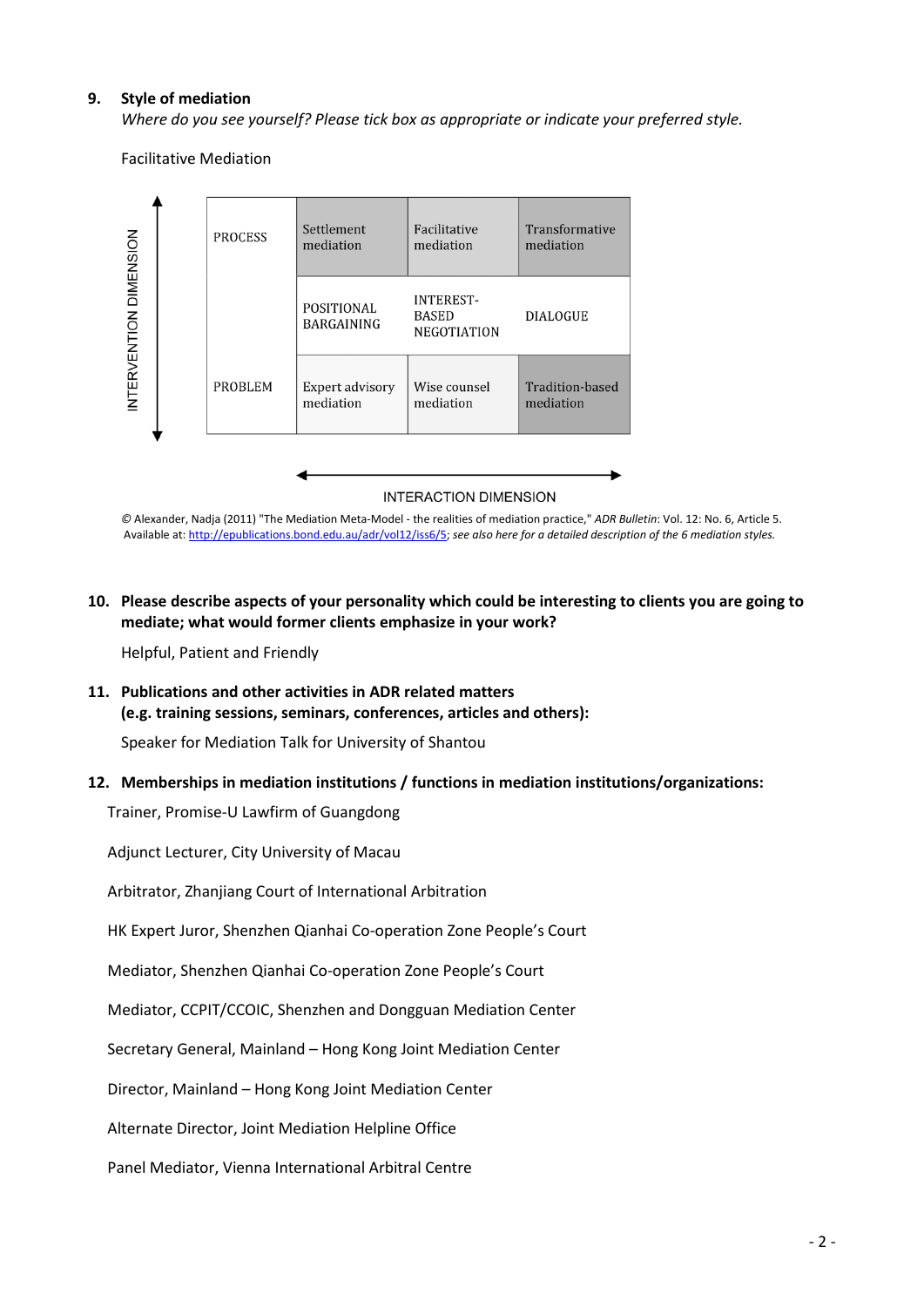Accredited Mediator, The Lands Tribunal (Building Management Case), HKSAR

Accredited Mediator, Hong Kong Mediation Accreditation Association Ltd

Accredited Mediator, Hong Kong Mediation Centre

Secretary General, Hong Kong Mediation Centre

**13. Special expertise or specializations (***please list a maximum of three***) in your ADR-practice:**

International Trade

**14. Soft Skills (e.g. intercultural competences):**

Good listening, Reality Testing and Reframing Skill

#### **15. How do you ensure your professional quality (e.g. coaching, practice supervision, etc?**

Participate in CPD programmes of Hong Kong Mediation Centre, Hong Kong Mediation Accreditation Association Ltd. and Mainland – Hong Kong Joint Mediation Center

#### **16. Date of birth:**

14 Aug 1982

I have completed this questionnaire to the above to the best of my knowledge and believe it is accurate. I understand that the above information will be used for VIAC's internal use and may be given to interested persons or may be published on VIAC's website.

29 Jan 2018

Date and signature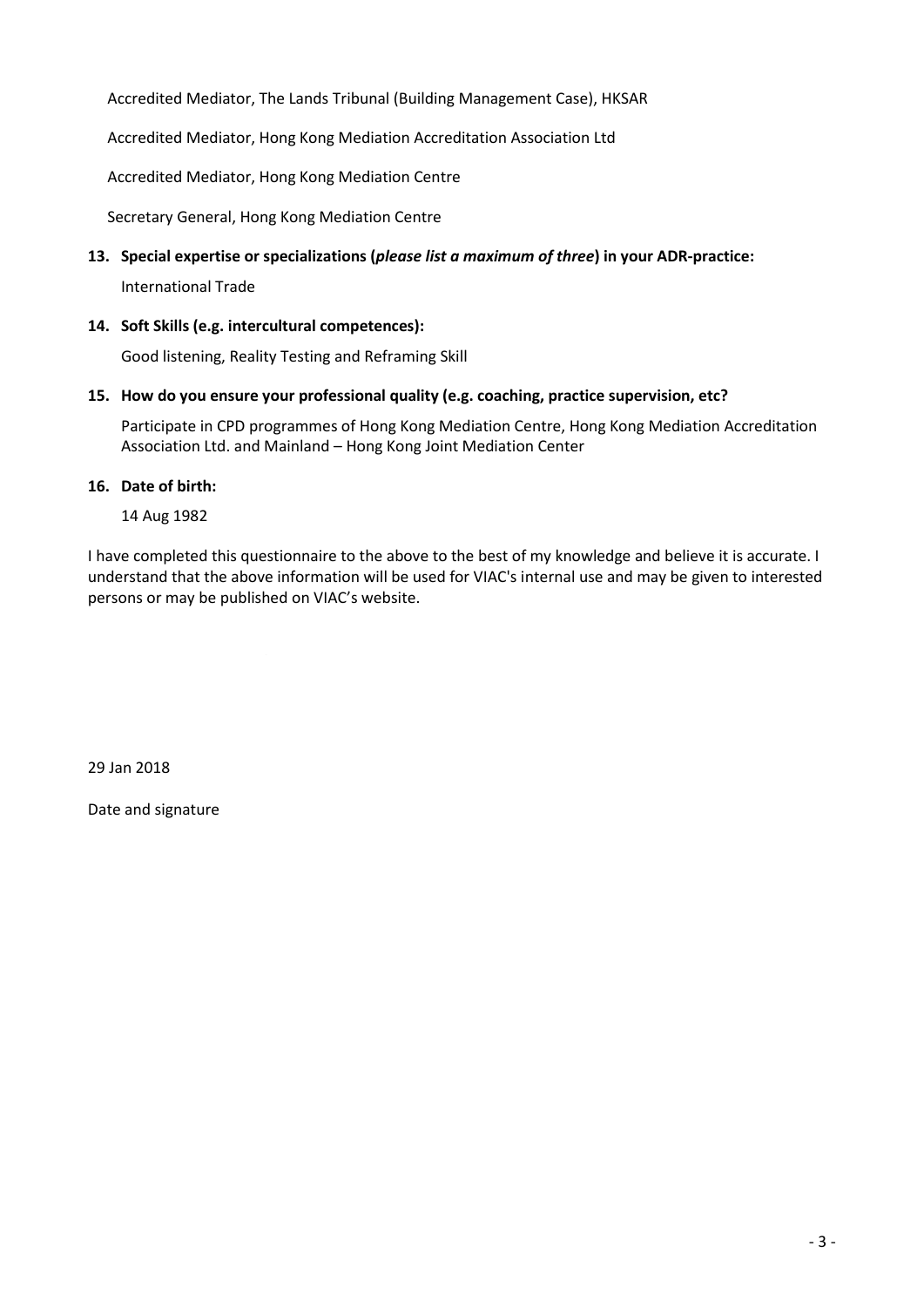## **Ms. WONG Yan Amy**

**BA, MHKMC, IAPMJMC Mediator, Adjunct Lecturer, Assessor Fluent in Cantonese, English and Putonghua**



## **Academic background**

Bachelor of Arts in Business and Management, University of Exeter, United Kingdom

### **Career**

| $2015 -$ Present | Secretary General, Mainland - Hong Kong Joint Mediation Center |
|------------------|----------------------------------------------------------------|
| $2015 -$ Present | Director, Mainland - Hong Kong Joint Mediation Center          |
| $2015 -$ Present | Alternate Director, Joint Mediation Helpline Office            |
| $2013$ – Present | Secretary General, Hong Kong Mediation Centre                  |
| $2012 - 2013$    | Assistant Secretary General, Hong Kong Mediation Centre        |
|                  |                                                                |

## **Mediation and ADR training**

| 2016 | Assessor Certificate Training Course, Mainland – Hong Kong Joint  |
|------|-------------------------------------------------------------------|
|      | <b>Mediation Center</b>                                           |
| 2015 | Mediation Coach Training Workshop, Hong Kong Mediation Centre     |
| 2013 | Professional Mediator Training Course, Hong Kong Mediation Centre |

## **Accreditation in the field of ADR**

| 2016 | Assessor, Mainland – Hong Kong Mediation Joint Mediation Center |
|------|-----------------------------------------------------------------|
| 2015 | Cross-border Mediator, Mainland – Hong Kong Joint Mediation     |
|      | Center                                                          |
| 2015 | Coach, Hong Kong Mediation Accreditation Association Ltd        |
| 2013 | Accredited Mediator, Hong Kong Mediation Accreditation          |
|      | <b>Association Ltd</b>                                          |
| 2013 | Accredited Mediator, Hong Kong Mediation Centre                 |

## **Practical mediation experience**

- 2017 Commercial Disputes (2 Cases)
- 2016 Community Disputes (2 Cases)
- 2015 Community Disputes (3 Cases)
- 2014 Commercial Disputes (2 Cases), Employment Dispute (3 Cases)